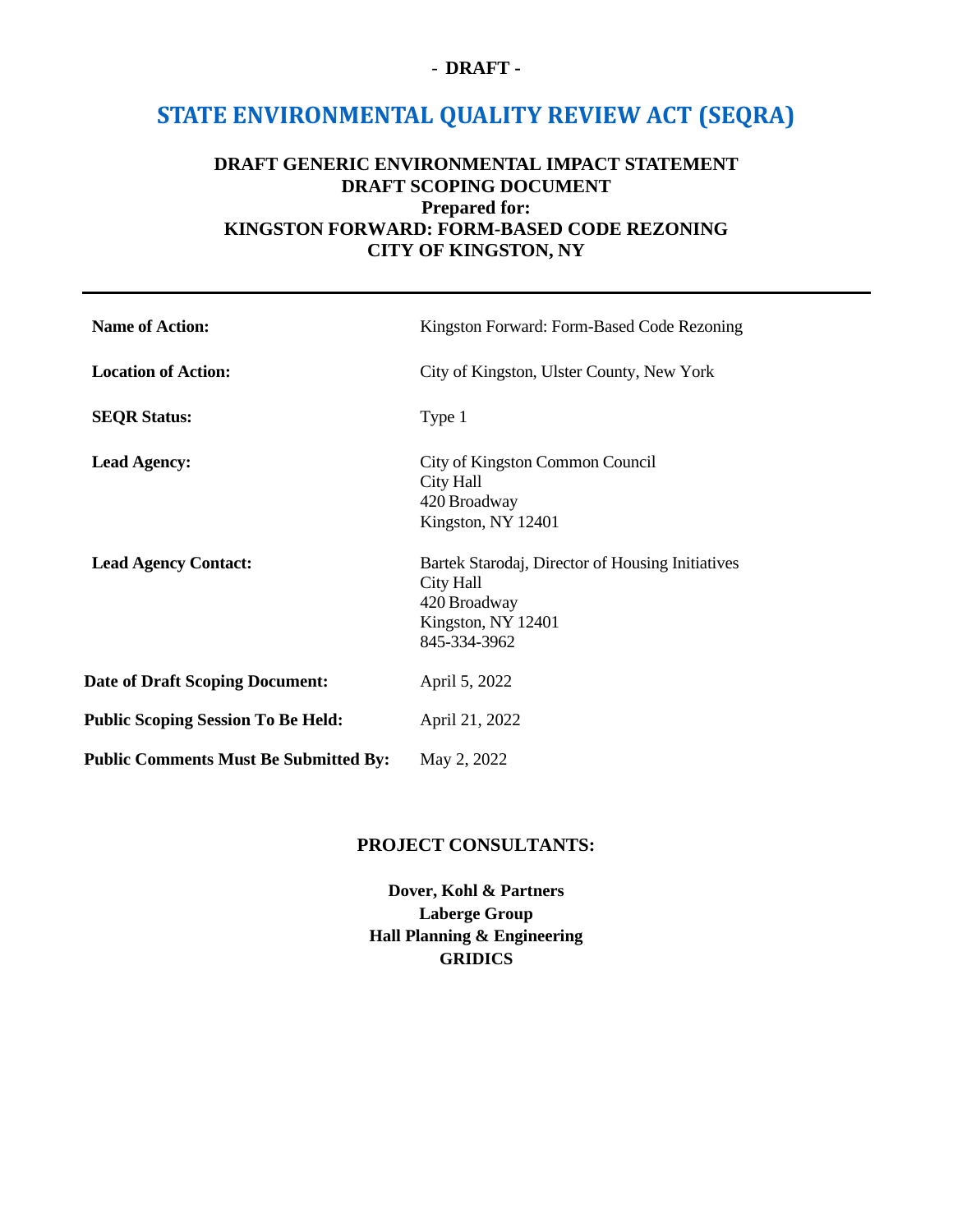# **TABLE OF CONTENTS**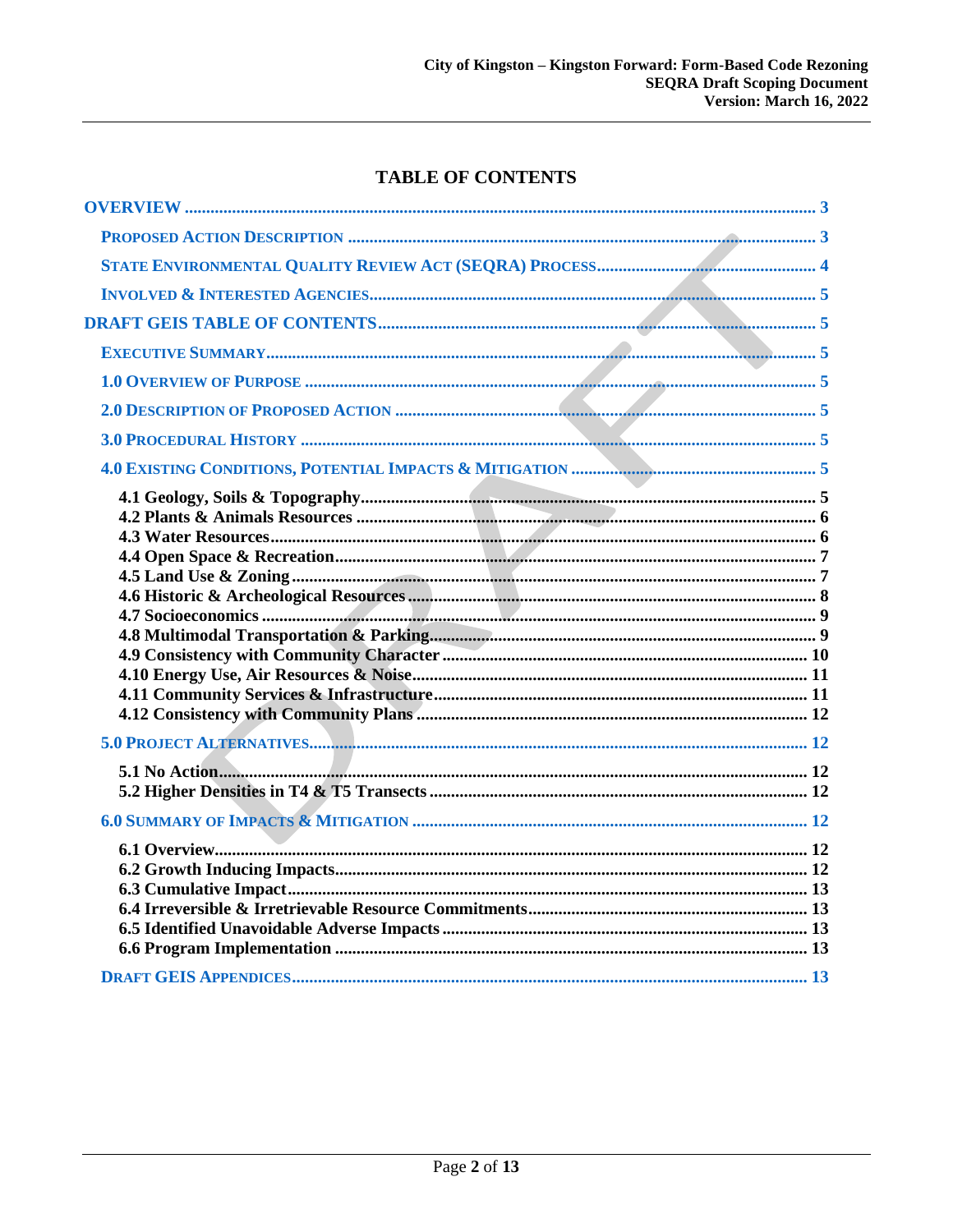# <span id="page-2-0"></span>**OVERVIEW**

This Draft Scoping Document outlines how the project sponsor and designated Lead Agency, the City of Kingston Common Council, will prepare a Draft Generic Environmental Statement (DGEIS) that comprehensively evaluates a new Form-Based Code (FBC) rezoning for the City of Kingston. This document identifies the Action, environmental topics that will be analyzed, it defines the organization and level of analysis that must be presented in the Draft GEIS, and the associated source information.

The proposed FBC is intended to replace the existing zoning standards, which are auto-oriented and conducive to sprawl, with new zoning standards that guide the physical form of development. The FBC focuses primarily on guiding the physical pattern of land use as a means to implement the community vision for growth. Form-Based Codes that are graphically rich are organized to make development more predictable and provide for better design outcomes.

The City of Kingston Common Council on April 5, 2022 declared itself Lead Agency and acknowledged that the Form-Based Code that will regulate land use throughout the City is a Type I Action, and determined that a Draft GEIS was appropriate to provide for the environment review of this action.

# <span id="page-2-1"></span>**Proposed Action Description**

The City of Kingston's existing zoning ordinance dates from the 1960's. It has been amended in pieces and it can be confusing and unclear. The existing zoning does not align well with Kingston's historic building tradition, whereby buildings were established prior to the current zoning standards which are auto-oriented and conducive to sprawl. Moreover, there is a problem in that other aspects of the existing zoning are organized in a way that it is not aligned to meet current community needs and values. Therefore, a new Chapter 405 Form Based Code is proposed to replace the existing zoning standards of the City of Kingston in order to guide the physical form of development.

The FBC will prescribe details of development by addressing factors such as:

- Relationships of buildings to streets and open space;
- Height and massing and groupings of buildings;
- Architectural design; and
- Layouts of complete multimodal streets with quality designs and that fit with land use.

Included in the FBC will be specific regulations and a corresponding spatial Regulating Plan map that will prescribe the Transect/ Special District assignments. The FBC-centered zoning is also intended to aid City-scale growth and advance goals for mixed-uses, affordable housing, walkable streets, preservation and enhancement of community character, economic growth, compatible infrastructure and long-term sustainability.

The location of this proposed action is the whole of City of Kingston, Ulster County, NY.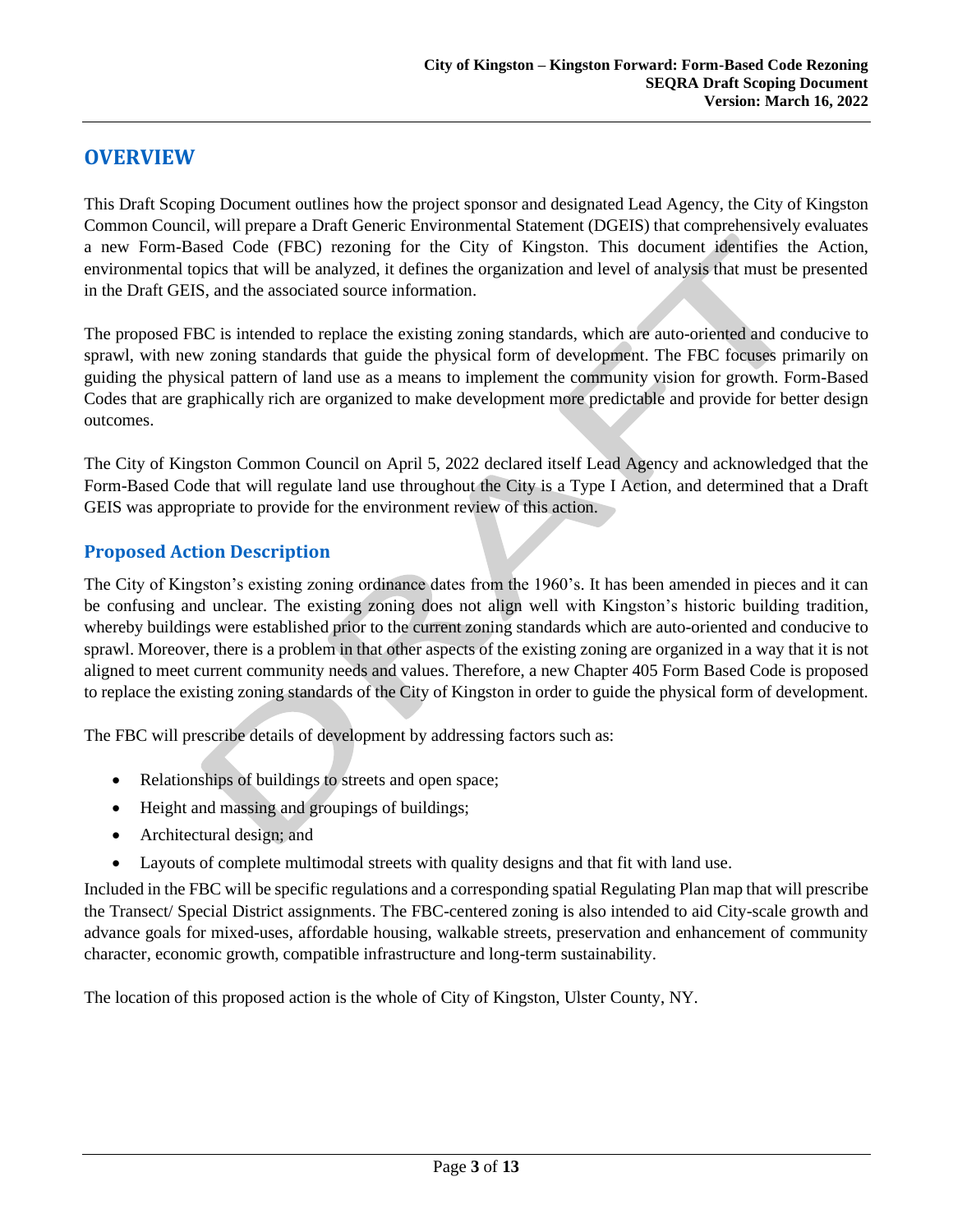# <span id="page-3-0"></span>**State Environmental Quality Review Act (SEQRA) Process**

As part of commencing the environmental impact review process for the Project, the City conducted a series of procedural steps in accordance with SEQRA and its implementing regulations. On April 5, 2022 the City Common Council:

- Completed the Part 1, Part 2 and Part 3 of a Full Environmental Assessment Form (EAF).
- Determined the proposed action was a legislative action and the City Common Council was declared Lead Agency.
- Classified this Project as a Type 1 Action in accordance with acres SEQRA regulations NYCRR 617.4 (b)(2) which identifies the adoption of the Form Based Code (FBC), which is a type of zoning, with prescribed land use components and/or recommendations for zoning changes to 25 or more acres as a Type 1 action.
- Further reviewed the Full EAF as part of making a SEQRA Determination of Significance. Accordingly, the City Common Council, approved the EAF and determined and issued a Positive Declaration. This Positive Declaration specifically determined that a Generic Environmental Impact Statement (GEIS) is required for the proposed FBC.
- Issued a Draft Scoping Document and set the date for a Public Scoping Session (meeting) on April 21, 2022 in Kingston City Hall (and over publicly accessible Zoom teleconferencing software).
- Established that public comments on the Draft Scoping Document will be accepted until May 2, 2022.

This Final Scoping Document will be distributed to all Involved and Interested entities. It is now the responsibility of the Lead Agency to oversee GEIS completion. While no agency other than the City of Kingston Common Council is able to approve or directly undertake this Action, through the coordinated review process multiple parties will have an opportunity to comment on the Action. This includes Ulster County Planning which, per NY State General Municipal Law §239-m, will be formally referred a submission on the GEIS and Form Based Code Zoning Amendments.

A notice of the Public Scoping Session will be distributed to potentially involved and interested agencies and adjacent jurisdictions. A notice for Positive Declaration, the release of the Draft Scoping Document, plus intent to hold a scoping session and receive comments on the Draft Scoping Document will also be published in the Environmental Notice Bulletin (ENB) and the local newspaper. Any comments received during the scoping meeting and in writing (through May 2, 2022) that are relevant to the preparation of the DGEIS will be summarized.

The purpose of this Draft Scoping Document is to define environmental issues that will be addressed in the Draft GEIS. Following public review and comment and coordination with interested agencies, the Lead Agency will prepare and adopt a Final Scoping Document on which the Draft GEIS will be based. The Final Scoping Document will lay out the necessary information that must be assembled and analyzed in the Draft GEIS in order to evaluate potential impacts, alternatives, and mitigation measures. The Draft GEIS will contain all requisite content, including as per provisions of SEQRA NYCRR 617.8 through 617.10. This will include a cover sheet; table of contents; and an executive summary.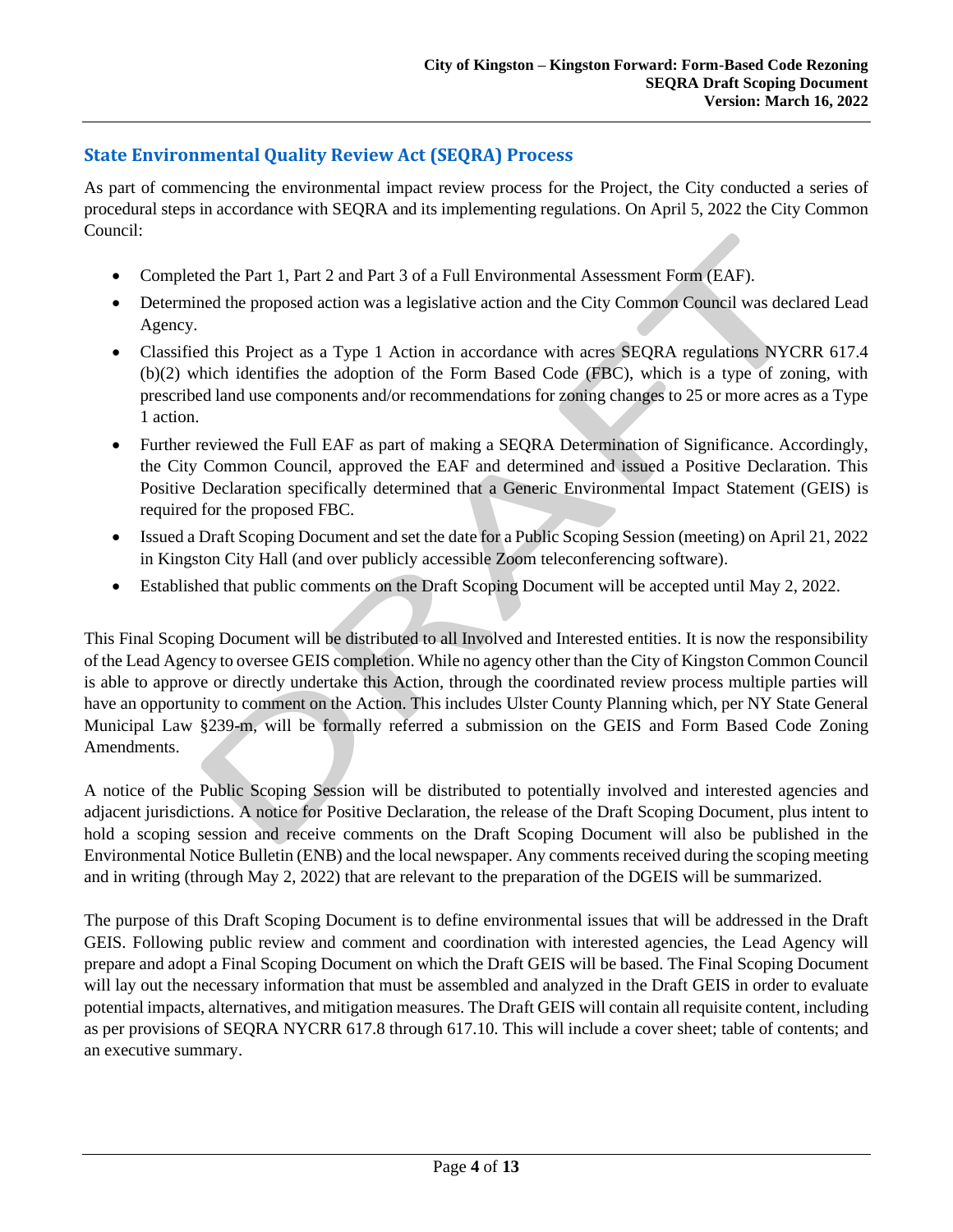## <span id="page-4-0"></span>**Involved & Interested Agencies**

The agency that is able to approve and adopt the FBC is the City of Kingston Common Council. Other potentially involved and interested agencies may have influence upon the adoption of the FBC and/or which may have a future permit, approval and/or funding role regarding implementation of actions arising in conjunction with the FBC, include but are not limited to:

- City of Kingston Planning Board
- City of Kingston Heritage Area Commission
- City of Kingston Landmarks Preservation Commission
- City of Kingston Board of Water Commissioners
- City of Kingston Local Development Corporation
- City of Kingston Zoning Board of Appeals
- City of Kingston Parks & Recreation Commission
- Ulster County Planning Board
- Ulster County Department of Public Works
- Ulster County Industrial Development Agency
- Ulster County Transportation Council
- Hudson Valley River Greenway
- New York (NY) State Department of State
- NY State Department of Environmental Conservation
- NY State Department of Transportation
- NY State Office of Parks, Recreation & Historic Preservation State Historic Preservation Office (SHPO).

# <span id="page-4-1"></span>**DRAFT GEIS TABLE OF CONTENTS**

<span id="page-4-2"></span>**Executive Summary**

#### <span id="page-4-3"></span>**1.0 Overview of Purpose**

#### <span id="page-4-4"></span>**2.0 Description of Proposed Action**

#### <span id="page-4-5"></span>**3.0 Procedural History**

#### <span id="page-4-6"></span>**4.0 Existing Conditions, Potential Impacts & Mitigation**

For each subject proposed to be addressed in the Draft GEIS, there will be reasonably detailed descriptions of baseline existing conditions, the types of impacts that may arise, and the identification of mitigation measures that have been initially identified to reduce or eliminate potential for adverse environmental effects from future development.

#### <span id="page-4-7"></span>**4.1 Geology, Soils & Topography**

**Existing Conditions:** The Draft GEIS will portray a map that depicts patterns of slope and it will discuss attributes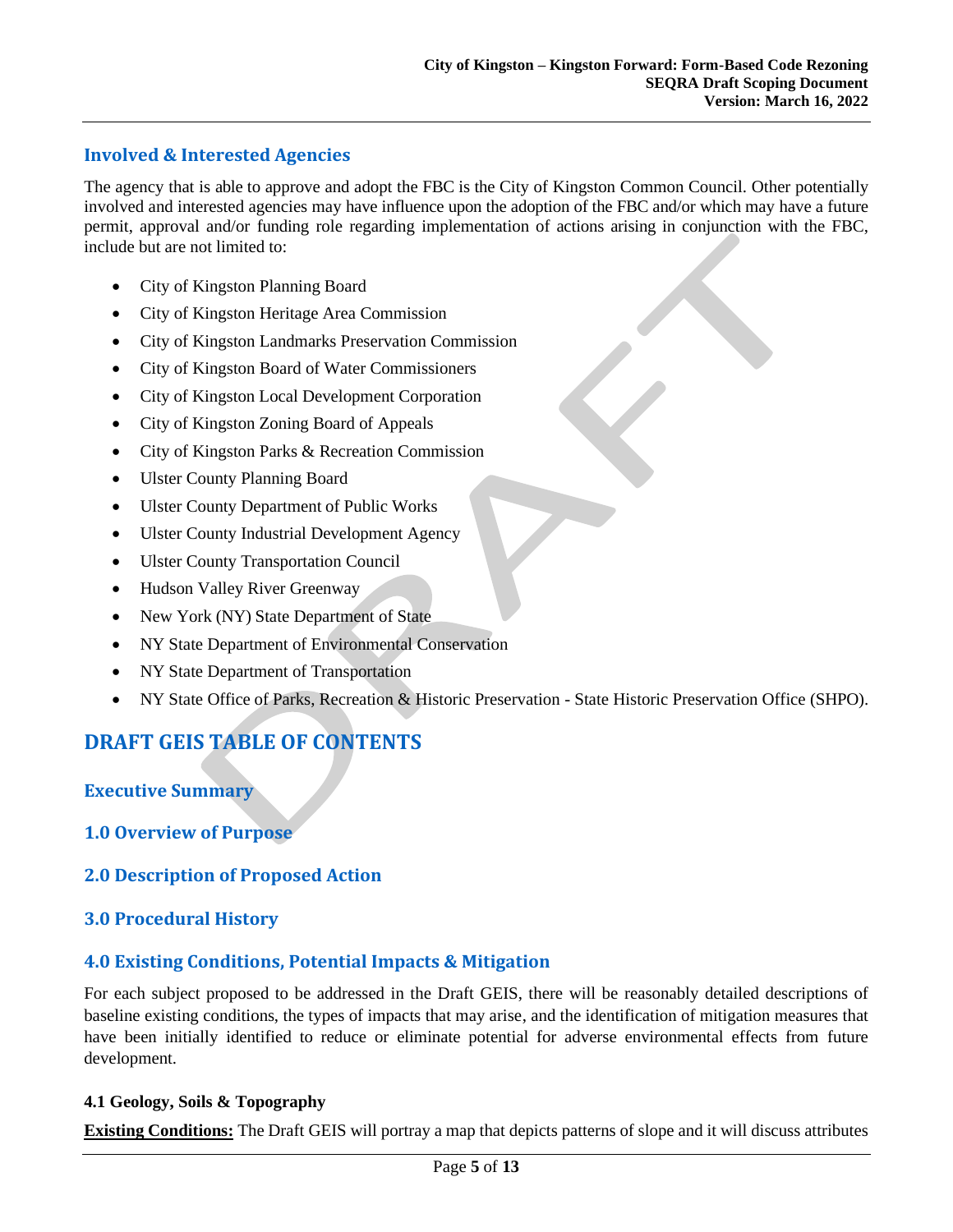of soils and geology as these may relate to future site preparation/ development. Portions of the City Code regulating building on higher slopes will also be described.

**Potential Impact:** FBC implementation could result in impacts to geology, soils, and topography (e.g., construction could increase the extent of impervious surfaces, building below grade could interface with ground water levels, or land use occurring on steeper slopes could result in potentially more impactful cuts and fills or influence downgradient runoff).

**Anticipated Information Necessary to Address the Impact:** FBC transect standards applicable in locations of steeper slopes will be presented in a large-scale map to aid assessment of aggregate potential for land use change in these spots. There will also be presentation of Administrative Standards applicable to characterizing site conditions as well as transect regulating standards that may influence future land use in locations with steeper slopes.

**Initial Identification of Mitigation Measures:** There will be evaluation of the extent that best practices are applied in the FBC to help avoid or minimize potential for undesirable impacts to arise in conjunction with development that occurs in locations with steeper slopes, or due to the water table, or due to changes in impervious cover.

#### <span id="page-5-0"></span>**4.2 Plants & Animals Resources**

**Existing Conditions:** Characterization of the City natural resource environment will be derived from the 2020 Open Space Plan and its attendant Natural Resource Inventory (OSP/NRI). The Draft GEIS will describe general habitats and locations with higher known biodiversity.

**Potential Impact:** This will analyze how building under the FBC may generate potential to change the extent or composition of flora and fauna, levels of tree/ forest cover, or conceivably enable encroachment upon natural resources and habitats, that constitute buffers or involve banks or are by the edges of streams, wetlands or other open space and habitat areas that are preferable conserved.

**Anticipated Information Necessary to Address the Impact:** Using data in the OSP/ NRI will enable discussion of the potential for the FBC to allow growth in relation to wetlands, including those that are NYSDEC-defined 12.4 acres or more and associated Buffers; regulated streams, or other higher priority. Information for this discussion may also be derived from NYSDEC's Environmental Resource Mapper, and data available through the NYS GIS Clearinghouse, plus there will be formal consultations with the NYSDEC and the US Fish & Wildlife Service to identify the potential presence of important habitats or particular protected species.

**Initial Identification of Mitigation Measures:** The FBC regulating standards will be assessed for the degree that these generically prompt threshold developments to practicably avoid sensitive resources. Moreover, there will be consideration of whether new building that could happen under the FBC could generate any different potential impacts to ecology and species compared with what would be possible under existing zoning. The environmental review documentation will identify and discuss how future site-specific development may be structured to apply best practices and minimize potential for undesirable severe impacts to habitats to arise during construction and based on designs.

#### <span id="page-5-1"></span>**4.3 Water Resources**

**Existing Conditions:** A brief description will characterize the water environment in the city, inclusive of: streams,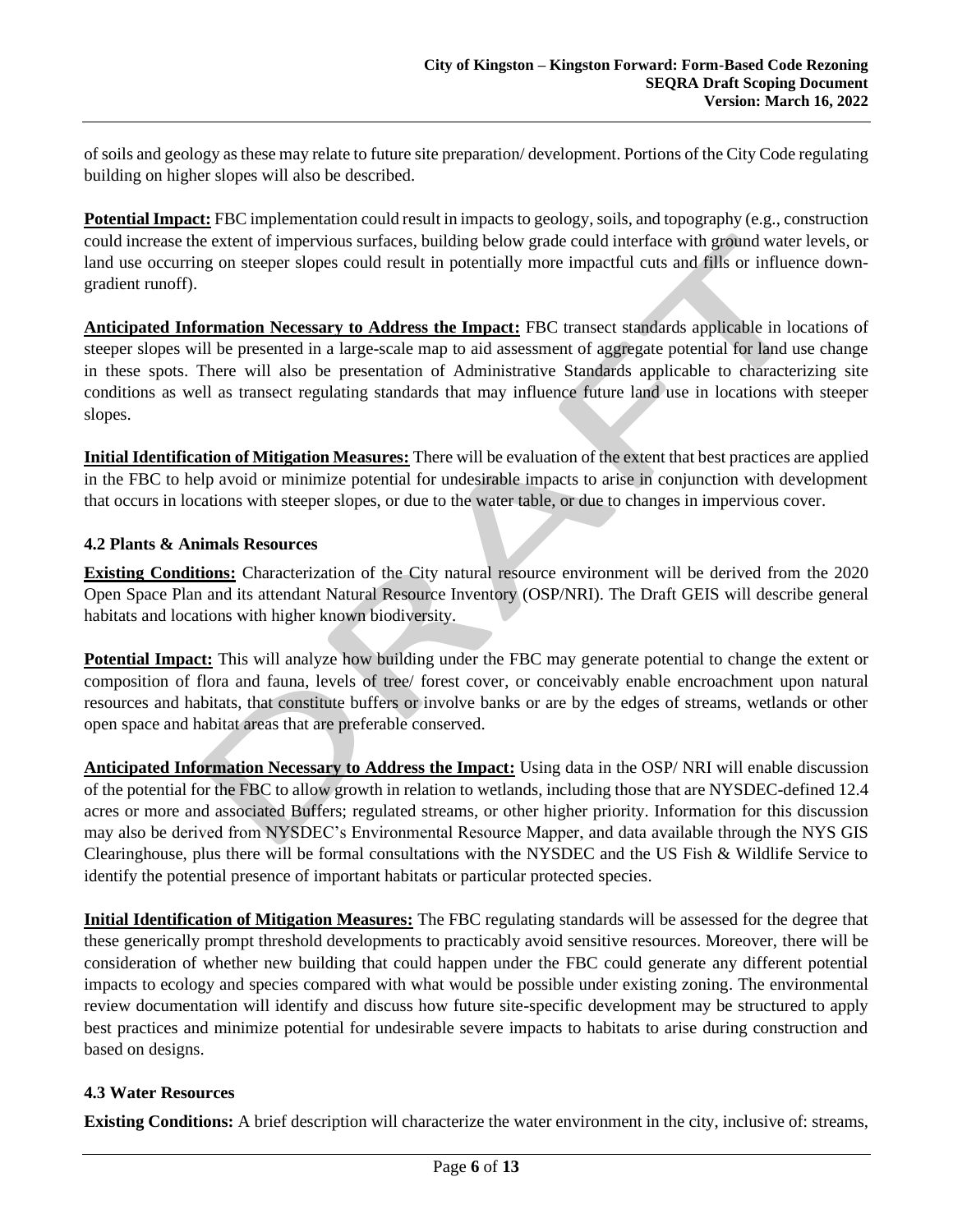surface waters, wetlands, floodplains, Federal Emergency Management Agency Special Flood Hazard Areas including 500-year Floodplain (zones  $C \& X$ ), and any regulated edges of such features.

**Potential Impact:** This will discuss how the FBC and the submission of applications and the administration of development review coming under it may provide for the identification/ characterization of natural elements of sites that may be preferably conserved, or how it may encourage infill and adaptive reuse on already built and disturbed areas to protect water resources. It will also evaluate potential for new construction to affect water bodies within a designated coastal zone.

**Anticipated Information Necessary to Address the Impact:** The FBC administrative protocols will be analyzed. Secondary source map information and data tables will be used to depict the locations and quantify the potential for impacts from development occurring per the FBC in the coastal zone.

**Initial Identification of Mitigation Measures:** Applicable Local and State coastal consistently principals will be reviewed under the FBC to aid coastal area and resource management.

#### <span id="page-6-0"></span>**4.4 Open Space & Recreation**

**Existing Conditions:** This part will describe, through reference to the community's adopted 2020 Open Space Plan and its 2015 Parks & Recreation Master Plan, an inventory of public lands dedicated for open space or parks use. It may rely on the same sources to describe the mix of these resources and parks may be shown on a basic map included in this section.

**Potential Impact:** There will be analysis of how future growth under the FBC relates to and may impact the demands for public parks and open space. This may include relationship of growth to different types of recreation assets.

**Anticipated Information Necessary to Address the Impact:** Data and maps will depict parks and Kingston Greenline footprints as well as distances of  $\frac{1}{4}$  to  $\frac{1}{2}$  mile around them. Civic/ Civic Support use and other recreation standards presented in the FBC will be described, including: open space and trail design standards; open space types and required dimensions; and how objectives for open space and greenway development vary by transect.

**Initial Identification of Mitigation Measures:** The enhancement and development of parks and green spaces and advances in walkability are goals embodied in the FBC. The Draft GEIS will assess how the FBC provides for space set asides and development of recreation options. Likewise, recommendations in the Open Space Plan and Parks & Recreation Master Plan will be evaluated for the extent that the FBC will address and forward identified community objectives.

#### <span id="page-6-1"></span>**4.5 Land Use & Zoning**

**Existing Conditions:** Existing zoning and land development regulations will be described. This will cover procedural thresholds and process requirements, and examine permitted uses and the general overall development potential in each existing zoning district.

**Potential Impact:** Building potential under existing zoning will be compared with a generic examination of growth possible under the proposed FBC. The examination will address how development may vary from what is possible under existing zoning by examining the prescriptions within the regulating plans and transects standards, including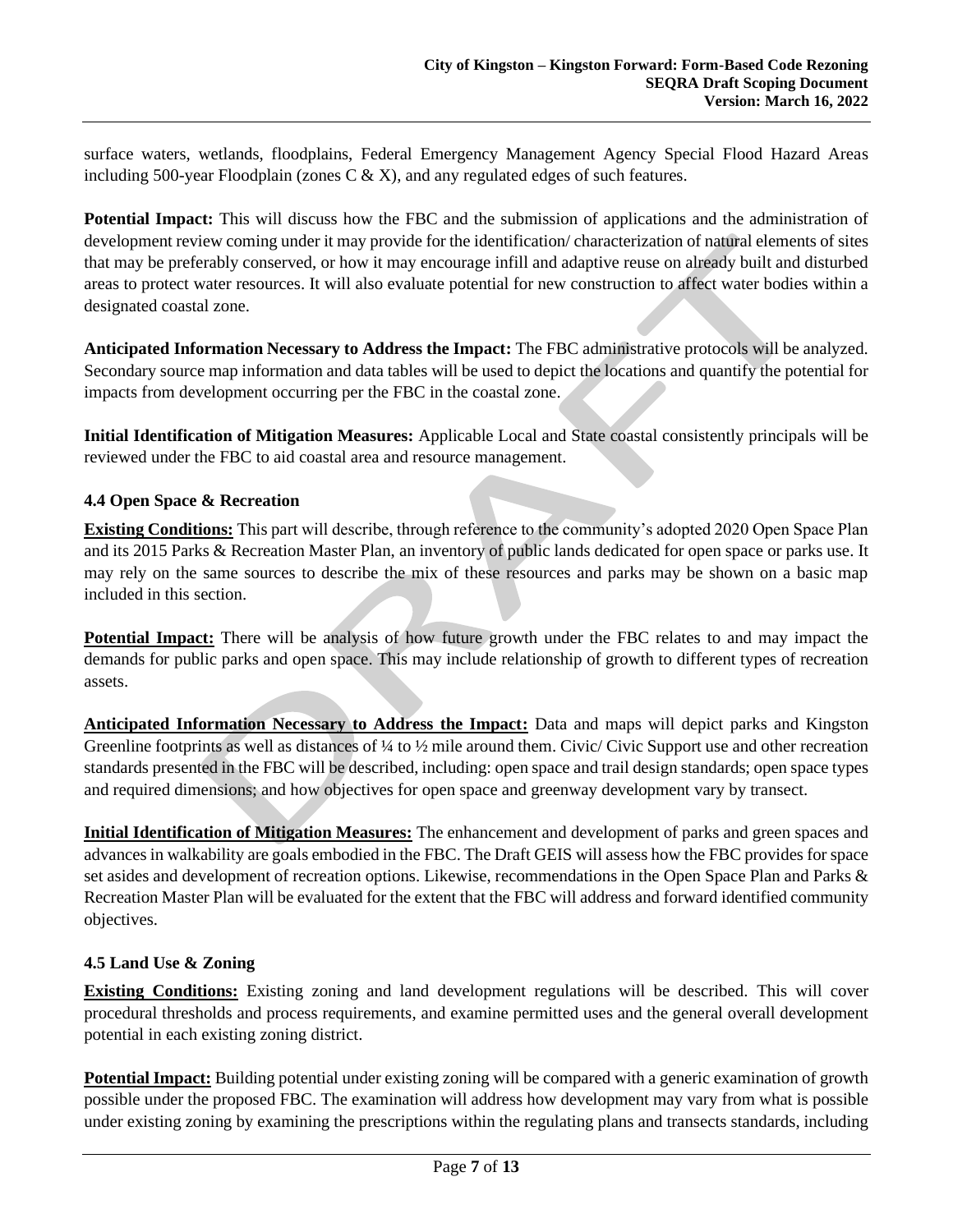by reviewing the applicable building layout criteria, maximum and minimum scale, setbacks, and building placement requirements.

**Anticipated Information Necessary to Address the Impact:** The FBC focuses on generating a desired physical form of development (more than it regulates land use). The FBC will present rules for creating and replicating context. Design and impact standards will be assessed for how they guide building placement, massing, and scale, and cause or reinforce placemaking. The FBC will also be analyzed for how it is organized to advance form and pattern objectives in particular transects. The regulating plan map's transect spatial arrangements will be analyzed as will the detailed transect standards in the FBC. There will be analysis of general standards, covering parking and signage. There will be reviews of: Building Frontage Types; Build-to-Zones; Frontage/ Property Line requirements; Lot standards; Front, Side and Rear Setbacks; Building First and Upper Floor Heights; and building width requirements.

**Initial Identification of Mitigation Measures:** Definitions and standards will be compared for how these enable, frame, or constrain building and site development and influence building form and patterns of land use. There will be a review of how requirements may affect regulatory process and address goals and issues. There will be an assessment of how the FBC provides for mixed-use, compact, and efficient patterns of building. Comparisons of the potential development possible will be used to examine how policy standards are intended to influence the form and density of building in each transect, generate or replicate context, or overcome sprawl, advance placemaking, and generate desired onsite building and space relationships.

#### <span id="page-7-0"></span>**4.6 Historic & Archeological Resources**

**Existing Conditions:** A summary of the City's existing historic and archeologic resources will be derived from existing resources. Utilized, will be information from the local Landmark Preservation Commission on Landmarked properties; Archaeological Sensitive Areas per NYS Cultural Resource Information System (CRIS); National Landmark Districts that are listed on the National Register of Historic Places, as well as National Landmarks, State Register of Historic Places listings, plus buildings potentially eligible for listing on the State Register of Historic Places; and documentation on the City's New York State Urban Heritage Area.

**Potential Impact:** The re-zoning aims to create zoning standards that better fit the City's historic settlement patterns to encourage historic preservation, reuse, and compatible infill and investment. Standards will be developed enhance building-to-street relationships and historic qualities. The Draft GEIS will examine the potential impacts to sites containing in-ground cultural resources, as well as the ability of future land uses to potentially alter buildings and structures that may be designated as historic resources or which may have potential to be designated historic or cultural resources. Future land use activity that would not adhere to review protocols, defined standards, and practice prescriptions could disrupt in-ground resources, potentially alter settings or site integrity, and would be inconsistent with Federal, NYS and Local Historic Preservation Law.

**Anticipated Information Necessary to Address the Impact:** A letter to NY State Office of Parks, Recreation & Historic Preservation will ascertain identified and potentially listed districts and properties and Archaeological Sensitive Areas. There will also be goals excerpted from readily obtained locally adopted preservation plans. A formal cultural resource investigation, or citywide Phase 1A survey, will not be conducted. Rather there will be discussion of thresholds for when analytical investigation like a Phase 1A/ Phase 1B study may be warranted, or when a historic property or potential historic property written resource analysis performed by a qualified professional, may be called for as part of subsequent applications for site-specific development that may surpass identified thresholds. This way, the analysis can identify and discuss potential resource areas and buffers, studies,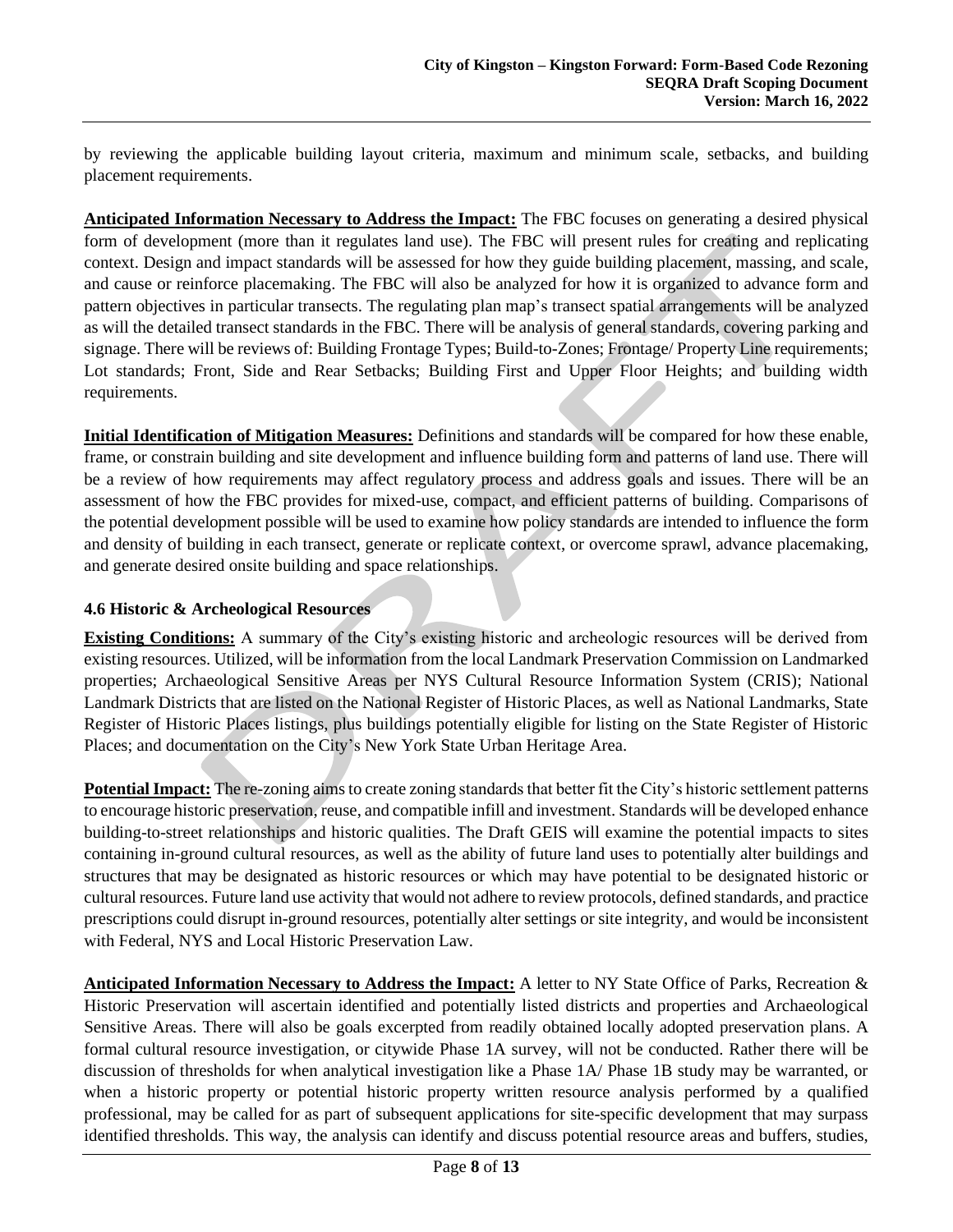inventories, and reasonably assimilate data that can aid in screenings for the potential presence of historic and prehistoric sites and buffers, identify potential sensitivity of resources, and establish process for defining potential historic and cultural resources, and their general significance, to identify whether certain types of analysis may be warranted during subsequent site-specific development.

**Initial Identification of Mitigation Measures:** The FBC will maintain and support existing historic districts and designations. The FBC will provide standards that guide growth to enable new development to be in character with the traditional urban building form. Future structures will be guided in their development to compliment placemaking and aid the conservation of historic and cultural resources. The Draft GEIS will review existing or proposed procedures for screenings and when an assessment or analysis of the potential future impact of development is appropriate on a site-specific basis. It will identify possible forms of mitigation existing in City policy and new prescriptions, inclusive of any special requirements. It will identify resource studies or best practices as a basis for regulating property development to avoid potentially adversely degraded. The FBC design standards and proposed regulating plans will be analyzed for how standards could impact historic and architectural resources.

#### <span id="page-8-0"></span>**4.7 Socioeconomics**

**Existing Conditions:** A basic and concise description of local population, housing, and the economic base will be assembled to describe the social and economic setting and potential for change in it. The snapshot will rely on secondary sources to document features of population and change and it will discuss the discuss housing mix and factors affecting housing needs, affordability, and market conditions, as well as the features of the local economy and labor conditions.

**Potential Impact:** This will consider how housing demand, affordability and economic factors may change with FBC implementation. Since national and regional economy and conditions influence the local environment, there may be anecdotal and qualitative analysis of possible impacts.

**Anticipated Information Necessary to Address the Impact:** Data sources covering housing conditions may often source from the County, such as contained in the 2021 Ulster County Housing Action Plan. There would also be reliance on State and Federal Sources for population, housing, income and employment data, particularly using US Census-derived sources like the 10-year counts and what is available in the American Community Survey.

**Initial Identification of Mitigation Measures:** Analysis can address how development under new zoning may influence housing types, mix, overall supply and affordability. There can also be examination of how goals and objectives in community and economic development in various community plans and policies may be advanced through FBC implementation.

#### <span id="page-8-1"></span>**4.8 Multimodal Transportation & Parking**

**Existing Conditions:** Multimodal transportation system conditions will be described to generate a context for evaluating changes in future conditions. There will be a basic description of the network with a limited description of the roadways and hierarchy, with identification of Arterial and Collector Streets, descriptions of block perimeters, intersection density, and general grid characteristics. It will also characterize pedestrian, bicycle, and transit usage, mix, and environment features. This will include descriptions of general transport safety, as this relates to walkers and bicyclists. There will also be definition of existing City Code policies influencing the establishment of parking, or the layout or modification of public streets, or onsite circulation system arrangements.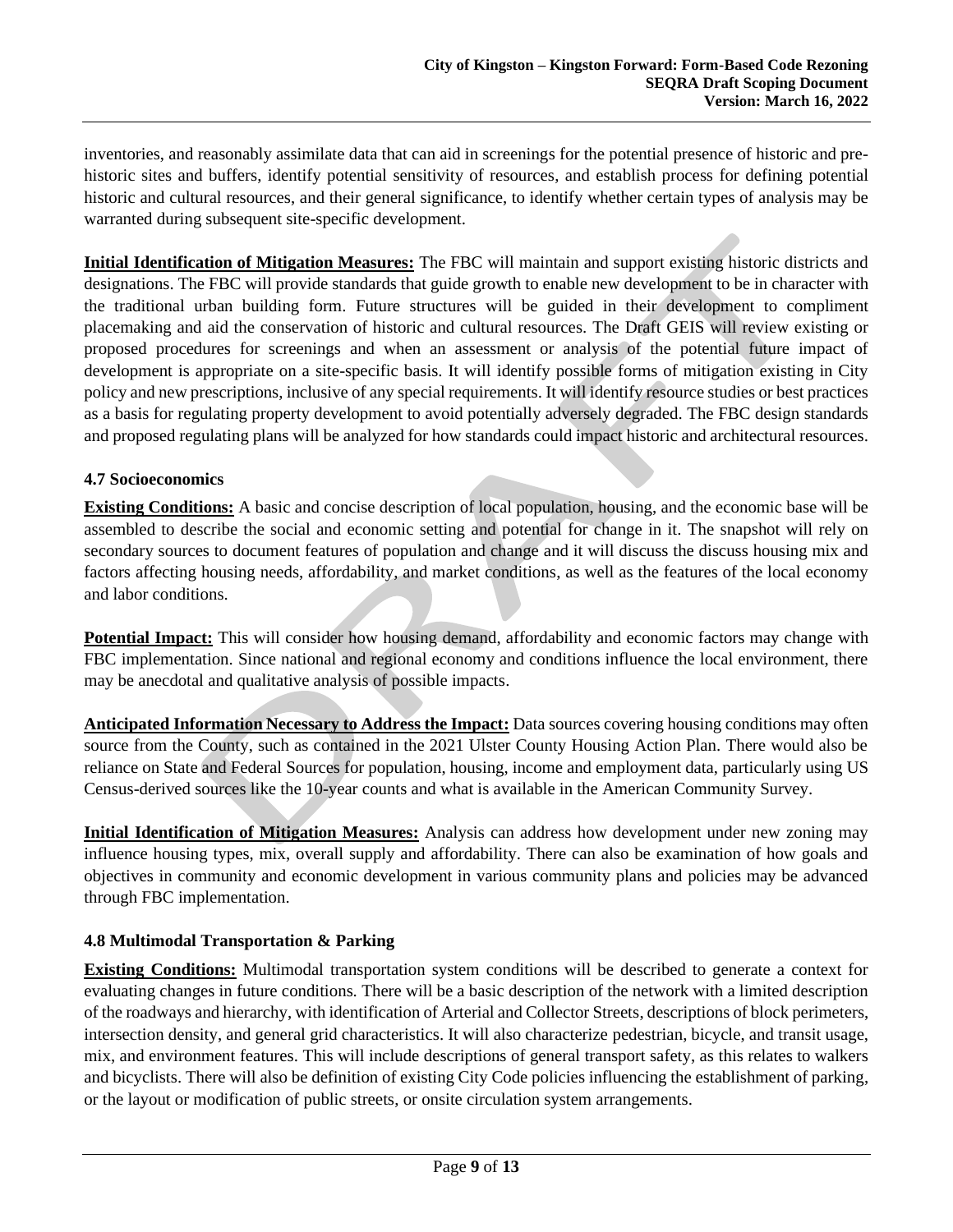**Potential Impact:** There will be discussion regarding how transportation components of the FBC will provide for walking, biking, driving, and using transit. This will include qualitative discussion of the how the potential spatial pattern and future level of growth may influence various modes, as the rezoning could generate substantial increases in activity in modes of transport, above present levels, or in a way that generates new demand for transportation facilities, or services, which could alter traffic and the patterns of movement of people and goods within the city. There will be an examination of how changes in the FBC could influence changes in the transport safety environment. This shall include describing prescribed street types and intersection characteristics and treatments, site-level layouts, parking standards, and influences on vehicle speeds, as well as how the grid may develop and evolve, including with the development of a system of non-motorized trails.

**Anticipated Information Necessary to Address the Impact:** There will not be a transportation study generated, but there may be citation of prior City or regional plans, plus extraction some data and descriptions from City plans or studies by the Ulster County Transportation Council (UCTC), inclusive of the Draft City of Kingston Bicycle & Pedestrian Master Plan, provided that a public release of that document is made available prior to the final adoption of a Scoping Document. Traffic safety data from the City and UCTC will be relied on to qualitatively examine crash rates and severity and the potential for change. The FBC policy prescriptions for street and onsite multimodal transport system design, as well as the provision of parking, will be analyzed for how walkability and bicycle-ability is brought forth through prescriptions for block sizes, requirements for street modification, establishment of curb cuts, in terms of providing for walking and universal accessibility, transit use, plus in terms of how there is provision of onsite vehicular and bicycle parking, integration of transit access, opportunity for electric vehicle charging, and the provision for drop-offs and deliveries.

**Initial Identification of Mitigation Measures:** There will be identification of whether and how prescriptions for transportation development in the comprehensive plan, or other City policies, will be advanced. There will also be identification of potential to achieve specific improvements in transport infrastructure called for in the FBC's text, numeric and graphic standards. Discussion will examine how lower vehicle speeds and more complete streets can be achieved, with better walking and bicycling access. The discussion of multimodal change will analyze proposals that will influence the grid layout and intersection density and the pattern and features present in individual streets and intersections as well as how the design of transport elements at the property level will influence multi-modalism, safety, accessibility and land use.

#### <span id="page-9-0"></span>**4.9 Consistency with Community Character**

**Existing Conditions:** Natural and manmade features contribute to the Kingston community's sense of place. These include visual aspects, like landscape, buildings and structures. It also includes the natural and civic environment, and even services. There will be a concise synopsis of goals and objectives in various local plans that aim sustain or enhance character. There also will be discussion of ways lighting is regulated now to enable comparison with any new efforts to manage it.

**Potential Impact:** There will be analysis of ways the FBC provides for changes in land use, density, services, and aesthetics through examination of code criteria/ standards. One main focus will be on the role of form and design, yet, it will also address any new lighting thresholds.

**Anticipated Information Necessary to Address the Impact:** Analysis on whether and how the FBC will be consistent with or impact architectural and landscape character and building form and scale will rely on the proposed standards, plus there can be comparison, often qualitative, with how such standards may influence community goals and objectives. There will be consideration of how and where growth could occur compared with that possible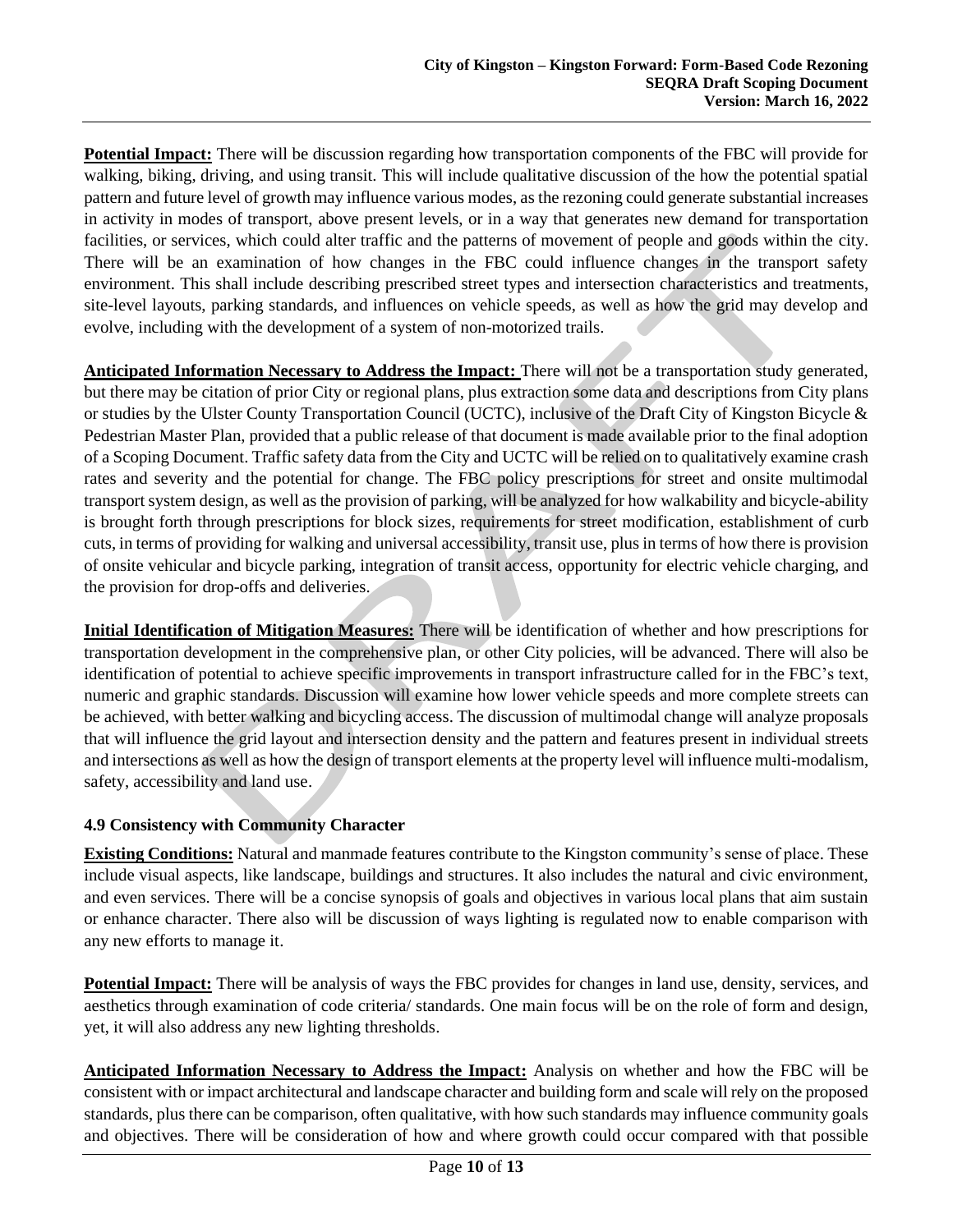under existing zoning in order to evaluate the character effects upon public resources such as parks, or the potential for displacement of low-, moderate- or middle-income persons/ households.

**Initial Identification of Mitigation Measures:** There will be examination of building and façade requirements and how design standards are proposed to generate sense of place and compatible character, including through architectural arrangements involving window, door, wall texture, wall variegation, and building arrangements (like for steps, doorways, porches, canopies, cornices, courts and forecourts). There likewise will be discussion of proposed streetscape design criteria, regulation of signage, stipulations for open space and other space set asides and providing for onsite landscaping.

#### <span id="page-10-0"></span>**4.10 Energy Use, Air Resources & Noise**

**Existing Conditions:** Relying on data in City plans, a summary of land use, building, transport and builtenvironment factors influence on community-level use of energy, air quality and noise will be provided. This may include brief descriptions of power systems, infrastructure, and policies and programs that may influence these environmental features and which might relate to standards or actions in the FBC.

**Potential Impact:** There will be basic analysis of whether and how community-wide or per capita energy use, air emissions and general noise conditions may change under the FBC rezoning.

**Anticipated Information Necessary to Address the Impact:** City climate plans, the open space plan, and sources like the Mid-Hudson Region Sustainability Plan, could be consulted for data, like on energy consumption, and goals and objectives for tree planting and will enable assessment of how the FBC standards may provide for designed changes in land use, building, transport and the built environment.

**Initial Identification of Mitigation Measures:** Discussions will evaluate how land use change could impact energy distribution and consumption. There will be examination of how code strategies proposed will influence reduced energy demand/ consumption, through its stipulations that cause or incentivize more efficient land use, multimodal transport and vehicle electrification, high efficiency construction, or other undefined actions like promotion or use of EnergyStar and/or USGBC LEED rating standards and criteria.

#### <span id="page-10-1"></span>**4.11 Community Services & Infrastructure**

**Existing Conditions:** This will generally describe extent and capacity of existing infrastructure services (water, sewer, wastewater treatment and stormwater).

**Potential Impact:** There will be examination of public service impacts in Kingston that may be caused by changes in the future land use enabled by the FBC development program. It will examine how the FBC may cause development authorization to connect with or modernize aspects of infrastructure. There will not be new primary studies, but rather the focus is on accessing readily available descriptions to show service availability, infrastructure conditions, and generically assess how new growth could impact respective services.

**Anticipated Information Necessary to Address the Impact:** Secondary source engineering and mapped data, as available, will depict services locations and respective capacities. Existing codes and any new FBC policies influencing access, use, and improvement of infrastructure will be discussed for how these requirements may provide for compliance in order for connections to be made, like with sewers.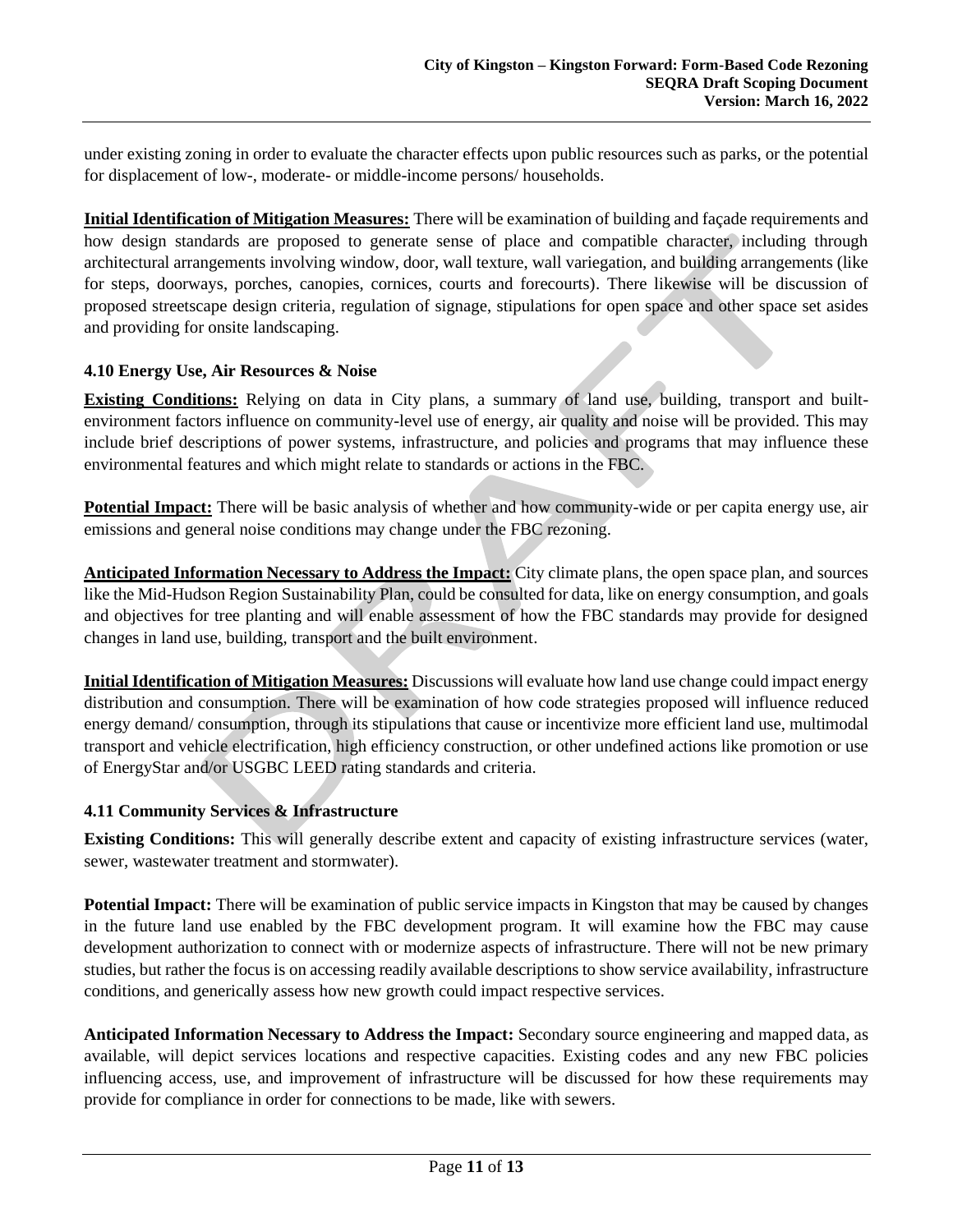**Initial Identification of Mitigation Measures:** There will be FBC-influenced growth may relate to Inflow and Infiltration (I&I) in City sewers and stipulate mitigation to plan, design, or construct upgrades which can help reduce I&I and conserve system capacity. Likewise, there may be prescriptions for water conservation measures in development to promote as low as practicable demand and conveyance system flows. Finally, there will be examination of best practices that can be applied for conserving resources and managing infrastructure facilities.

#### <span id="page-11-0"></span>**4.12 Consistency with Community Plans**

**Existing Conditions:** This will discuss major goals and land use objectives in the 2020 Comprehensive Plan. There will also be identification of major local subject specific plans, including the City Local Waterfront Revitalization Plan (LWRP), plus its aligned implementation documents.

**Potential Impact:** This part will address potential for the FBC to advance goals and plan objectives. This will include how it relates to placemaking, housing supply, community and economic development, waterfront consistency, and physical form and the appearance of potential new development.

**Anticipated Information Necessary to Address the Impact:** Content relied on will comprise existing plans and policy standards and the FBC standards. There will also be data compiled in order to fill-in a Coastal Assessment Form as per City Code Chapter 398.

**Initial Identification of Mitigation Measures:** This will examine whether tactics should be added to the FBC to aid multi-modalism and traffic calming, reinforcement of sense of place, housing choices and economic development.

## <span id="page-11-1"></span>**5.0 Project Alternatives**

The following alternative approaches and variations will be discussed:

#### <span id="page-11-2"></span>**5.1 No Action**

This standard basis for comparisons will address the potential impacts of growth under current zoning.

#### <span id="page-11-3"></span>**5.2 Higher Densities in T4 & T5 Transects**

This scenario will assess impacts that could arise if there are higher building construction allowances with one additional story more in T4 and T5 than is in the baseline FBC. It will discuss altered supplemental transect district dimensional criteria involving variables like lot coverage, other Lot Standards, or Building Form dimensional changes.

## <span id="page-11-4"></span>**6.0 Summary of Impacts & Mitigation**

#### <span id="page-11-5"></span>**6.1 Overview**

This part of the Draft GEIS will review and reiterate the findings of the above categorical analysis plus it will discuss other types of effects that must addressed as follows per the SEQRA rules for preparing an environmental impact statement.

#### <span id="page-11-6"></span>**6.2 Growth Inducing Impacts**

This part will assess potential for economic or other direct or indirect changes that may occur due to land